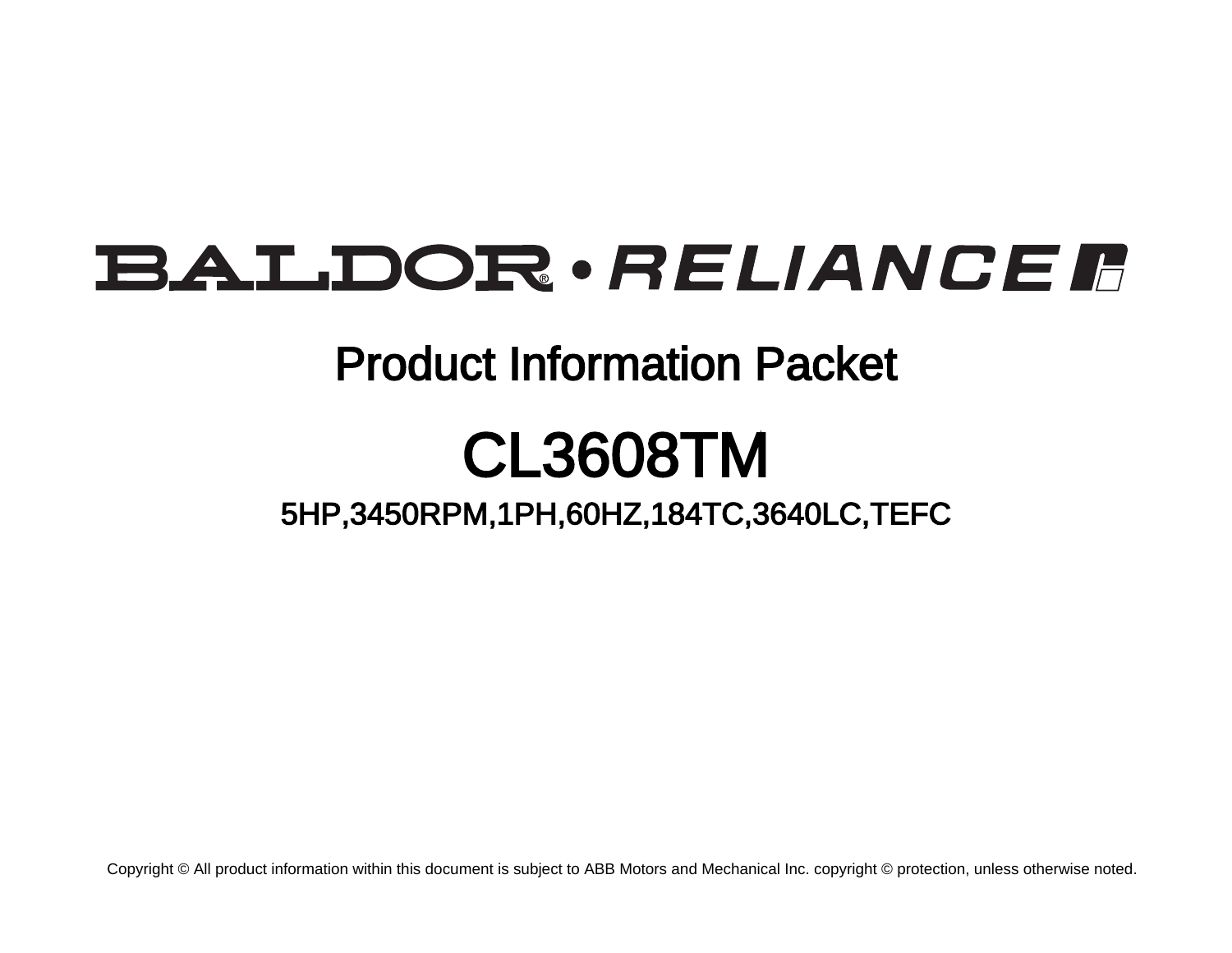## BALDOR · RELIANCE F Product Information Packet: CL3608TM - 5HP,3450RPM,1PH,60HZ,184TC,3640LC,TEFC

| <b>Part Detail</b> |           |             |            |             |                    |                      |    |  |
|--------------------|-----------|-------------|------------|-------------|--------------------|----------------------|----|--|
| Revision:          | AH        | Status:     | PRD/A      | Change #:   |                    | Proprietary:         | No |  |
| Type:              | AC        | Elec. Spec: | 36WGW957   | CD Diagram: | CD0002A02          | Mfg Plant:           |    |  |
| Mech. Spec:        | 36M038    | Layout:     | 36LYM038   | Poles:      | 02                 | <b>Created Date:</b> |    |  |
| Base:              | <b>RG</b> | Eff. Date:  | 05-16-2022 | Leads:      | 2#14 A PH,3#16 B&J |                      |    |  |

| <b>Specs</b>                           |                         |                                  |                        |
|----------------------------------------|-------------------------|----------------------------------|------------------------|
| <b>Catalog Number:</b>                 | <b>CL3608TM</b>         | <b>Inverter Code:</b>            | Not Inverter           |
| Enclosure:                             | <b>TEFC</b>             | <b>KVA Code:</b>                 | G                      |
| Frame:                                 | 184TC                   | <b>Lifting Lugs:</b>             | No Lifting Lugs        |
| <b>Frame Material:</b>                 | Steel                   | <b>Locked Bearing Indicator:</b> | Locked Bearing         |
| Motor Letter Type:                     | Cap Start, Cap Run      | Motor Lead Quantity/Wire Size:   | 2 @ 14 AWG, A PH       |
| Output @ Frequency:                    | 5.000 HP @ 60 HZ        | <b>Motor Lead Exit:</b>          | Ko Box                 |
| Synchronous Speed @ Frequency:         | 3600 RPM @ 60 HZ        | <b>Motor Lead Termination:</b>   | Flying Leads           |
| Voltage @ Frequency:                   | 230.0 V @ 60 HZ         | Motor Type:                      | 3640LC                 |
| XP Class and Group:                    | None                    | <b>Mounting Arrangement:</b>     | F <sub>1</sub>         |
| <b>XP Division:</b>                    | Not Applicable          | <b>Power Factor:</b>             | 99                     |
| <b>Agency Approvals:</b>               | UR.                     | <b>Product Family:</b>           | <b>General Purpose</b> |
|                                        | <b>CSA</b>              | <b>Pulley End Bearing Type:</b>  | Ball                   |
| <b>Auxillary Box:</b>                  | No Auxillary Box        | <b>Pulley Face Code:</b>         | C-Face                 |
| <b>Auxillary Box Lead Termination:</b> | None                    | <b>Pulley Shaft Indicator:</b>   | Standard               |
| <b>Base Indicator:</b>                 | Rigid                   | <b>Rodent Screen:</b>            | None                   |
| <b>Bearing Grease Type:</b>            | Polyrex EM (-20F +300F) | <b>Shaft Extension Location:</b> | Pulley End             |
| <b>Blower:</b>                         | None                    | <b>Shaft Ground Indicator:</b>   | No Shaft Grounding     |
| Current @ Voltage:                     | 19.500 A @ 230.0 V      | <b>Shaft Rotation:</b>           | Reversible             |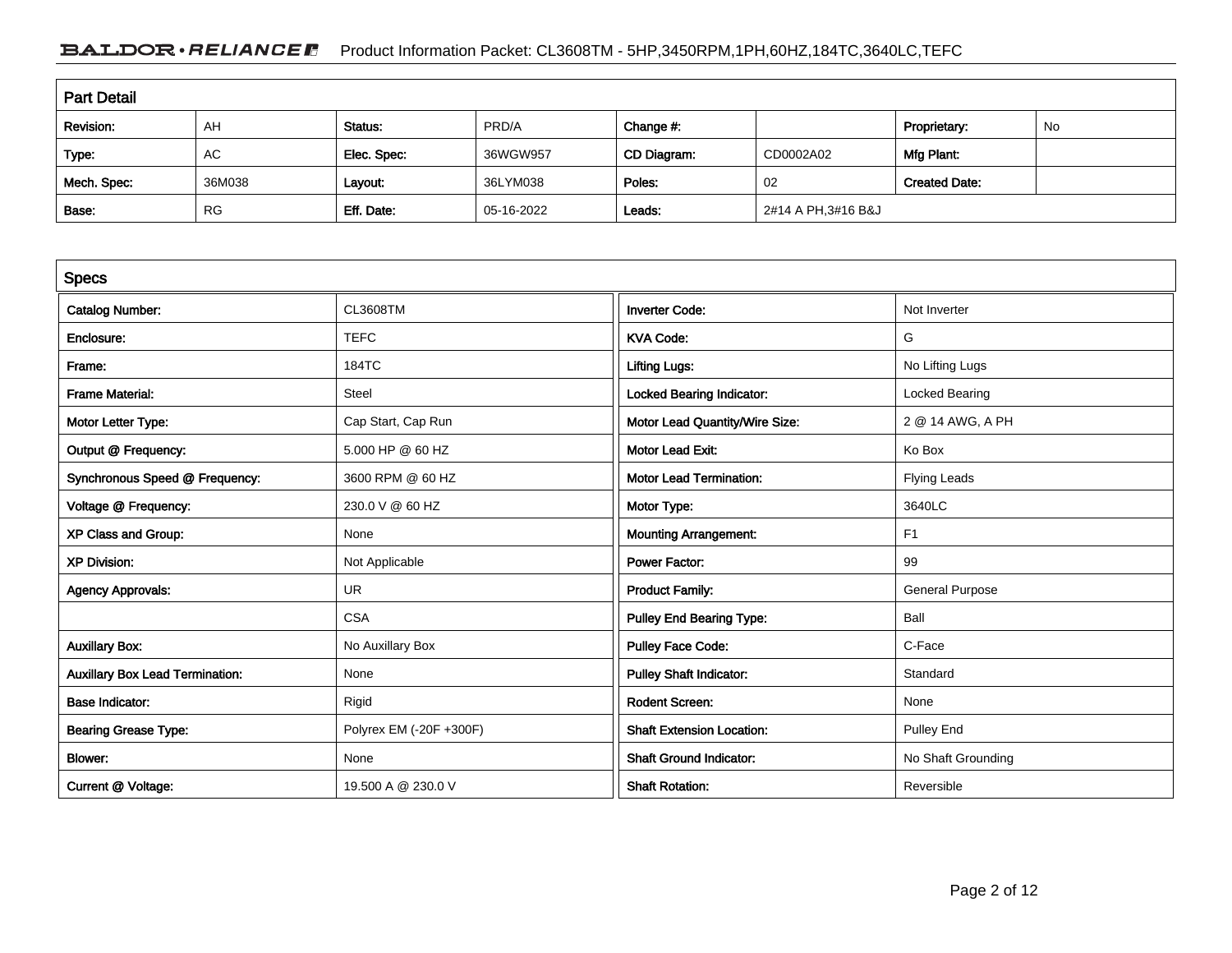| Design Code:                          |                           | <b>Shaft Slinger Indicator:</b>    | No Slinger                     |
|---------------------------------------|---------------------------|------------------------------------|--------------------------------|
| Drip Cover:                           | No Drip Cover             | <b>Speed Code:</b>                 | Single Speed                   |
| Duty Rating:                          | <b>CONT</b>               | <b>Motor Standards:</b>            | <b>NEMA</b>                    |
| <b>Electrically Isolated Bearing:</b> | Not Electrically Isolated | <b>Starting Method:</b>            | Direct on line                 |
| <b>Feedback Device:</b>               | NO FEEDBACK               | Thermal Device - Bearing:          | None                           |
| <b>Front Face Code:</b>               | Standard                  | Thermal Device - Winding:          | Do Not Use                     |
| <b>Front Shaft Indicator:</b>         | None                      | <b>Vibration Sensor Indicator:</b> | No Vibration Sensor            |
| Heater Indicator:                     | No Heater                 | Winding Thermal 1:                 | <b>Manual Thermal Overload</b> |
| <b>Insulation Class:</b>              |                           | <b>Winding Thermal 1 Location:</b> | KO                             |
|                                       |                           | <b>Winding Thermal 2:</b>          | None                           |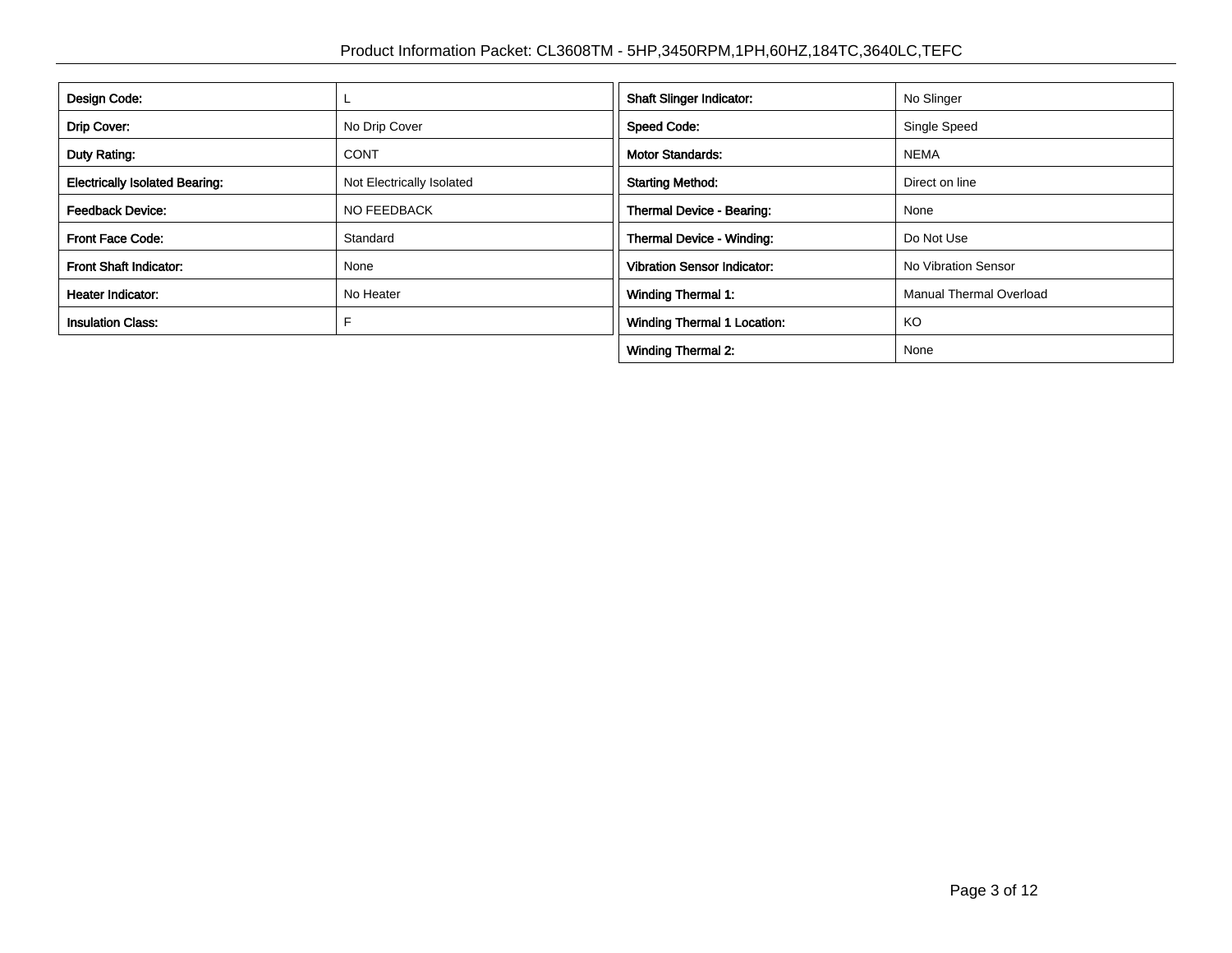### BALDOR · RELIANCE F Product Information Packet: CL3608TM - 5HP,3450RPM,1PH,60HZ,184TC,3640LC,TEFC

| Nameplate NP1257L |                        |           |                   |      |  |  |  |  |
|-------------------|------------------------|-----------|-------------------|------|--|--|--|--|
|                   |                        |           |                   |      |  |  |  |  |
|                   | CAT.NO. CL3608TM       |           |                   |      |  |  |  |  |
|                   | <b>SPEC.</b> 36M38W957 |           |                   |      |  |  |  |  |
| HP 5              |                        |           |                   |      |  |  |  |  |
|                   | <b>VOLTS</b> 208-230   |           |                   |      |  |  |  |  |
|                   | $AMP$ 21.6-19.5        |           |                   |      |  |  |  |  |
| $RPM$ 3450        |                        |           |                   |      |  |  |  |  |
| $FRAME$ 184TC     |                        |           | $HZ$ 60           | PH 1 |  |  |  |  |
| SER.F.   1.00     |                        | $CODE$ G  | DES <sup>IL</sup> | CL F |  |  |  |  |
| NEMA-NOM-EFF 83   |                        | PF 99     |                   |      |  |  |  |  |
|                   | RATING 40C AMB-CONT    |           |                   |      |  |  |  |  |
| <b>CC</b>         |                        |           | USABLE AT 208V    |      |  |  |  |  |
|                   | $DE$ 6206              | ODE 6205  |                   |      |  |  |  |  |
| <b>ENCL</b> TEFC  |                        | <b>SN</b> |                   |      |  |  |  |  |
|                   |                        |           |                   |      |  |  |  |  |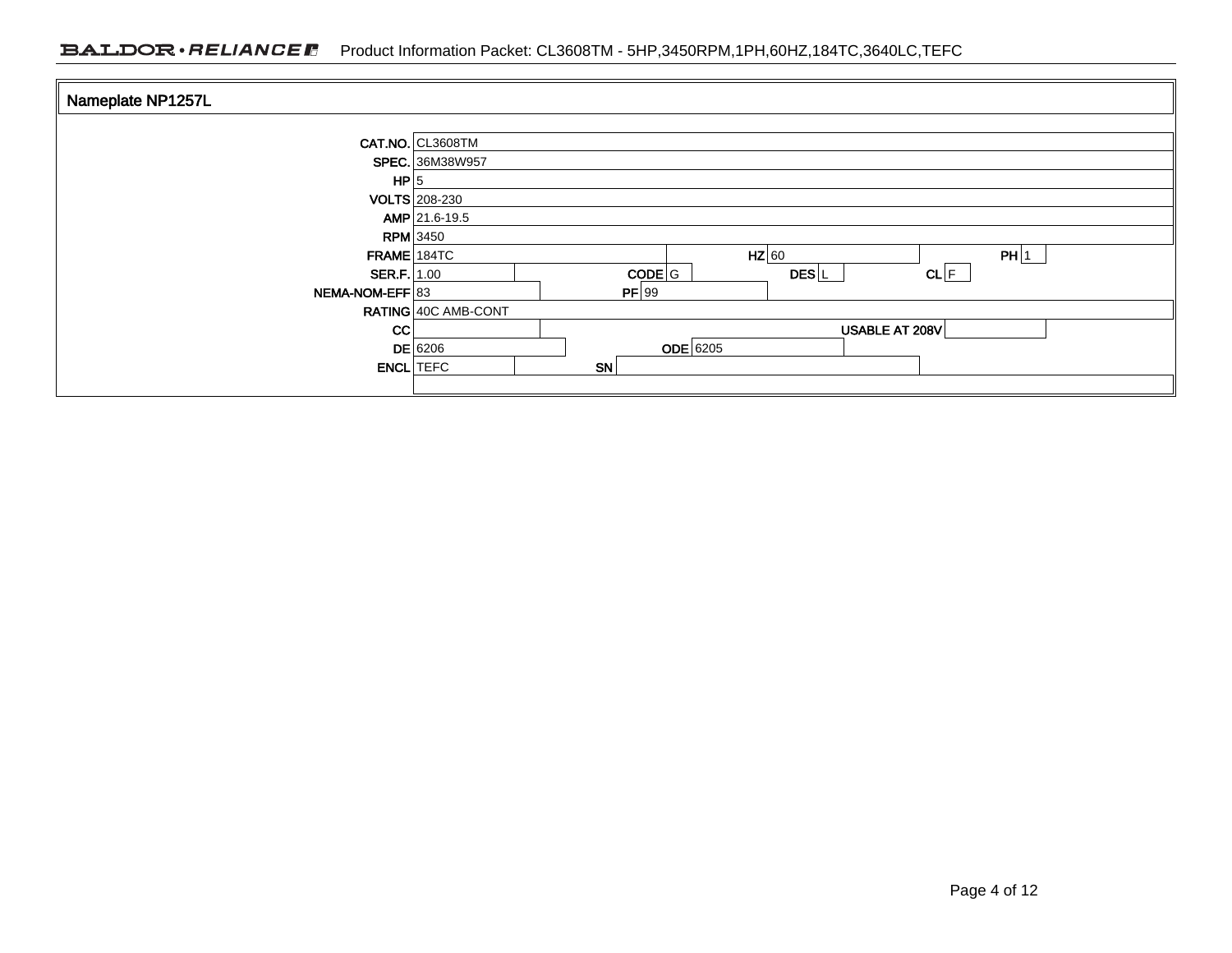| <b>Parts List</b>  |                                           |          |  |  |  |
|--------------------|-------------------------------------------|----------|--|--|--|
| <b>Part Number</b> | Description                               | Quantity |  |  |  |
| SA037199           | SA 36M38W957                              | 1.000 EA |  |  |  |
| RA033224           | RA 36M38W957                              | 1.000 EA |  |  |  |
| TPBRT25DB          | THERMAL 1PH 1.25 MAN 120CWELDED           | 1.000 EA |  |  |  |
| TP5059             | GENERIC WELDED THERMAL, 18" LEAD KIT      | 1.000 EA |  |  |  |
| 36CB3004A02        | 36 CB 1.09 @ 6, 1.25 MTO @ 3              | 1.000 EA |  |  |  |
| 36GS1000SP         | GASKET-CONDUIT BOX, .06 THICK #SV-330 LE  | 1.000 EA |  |  |  |
| 51XB1016A08        | 10-16X 1/2HXWSSLD SERTYB                  | 2.000 EA |  |  |  |
| 11XW1032G06        | 10-32 X .38, TAPTITE II, HEX WSHR SLTD U  | 1.000 EA |  |  |  |
| HA6015A09          | THERMAL RETAINER PLATED                   | 1.000 EA |  |  |  |
| 51XB1214A10        | 12-14 X 5/8HX WS SL SR TYBX               | 2.000 EA |  |  |  |
| 36EP3104A01        | FREP MACH ASSEMBLY FOR ROUTING            | 1.000 EA |  |  |  |
| HW4500A01          | 1641B(ALEMITE)400 UNIV, GREASE FITT       | 1.000 EA |  |  |  |
| 13XF0832A08        | 8-32 X.50 PAN HD, SLTD, TYPE F SCREW, ZIN | 2.000 EA |  |  |  |
| 36GS3000           | GASKET, CAPACITOR COVER LEXIDE            | 1.000 EA |  |  |  |
| 10XN2520A10        | 1/4-20X 5/8 HEX HD X                      | 2.000 EA |  |  |  |
| HW5100A05          | WVY WSHR F/205 & 304 BRGS                 | 1.000 EA |  |  |  |
| 36PE3301A01        | PUEP FOR ROUTING PURPOSES                 | 1.000 EA |  |  |  |
| HW4500A01          | 1641B(ALEMITE)400 UNIV, GREASE FITT       | 1.000 EA |  |  |  |
| 10XN2520A26        | 1/4-20X 1 5/8 HEX HD                      | 4.000 EA |  |  |  |
| HW1001A25          | LOCKWASHER 1/4, ZINC PLT .493 OD, .255 I  | 4.000 EA |  |  |  |
| 51XB1214A16        | 12-14X1.00 HXWSSLD SERTYB                 | 1.000 EA |  |  |  |
| 36FH4009A102       | IEC FH GREASER PRIMED                     | 1.000 EA |  |  |  |
| 51XW1032A06        | 10-32 X .38, TAPTITE II, HEX WSHR SLTD S  | 3.000 EA |  |  |  |
| 36CB4516           | 750LIPPED CB LID - GALVANNEAL             | 1.000 EA |  |  |  |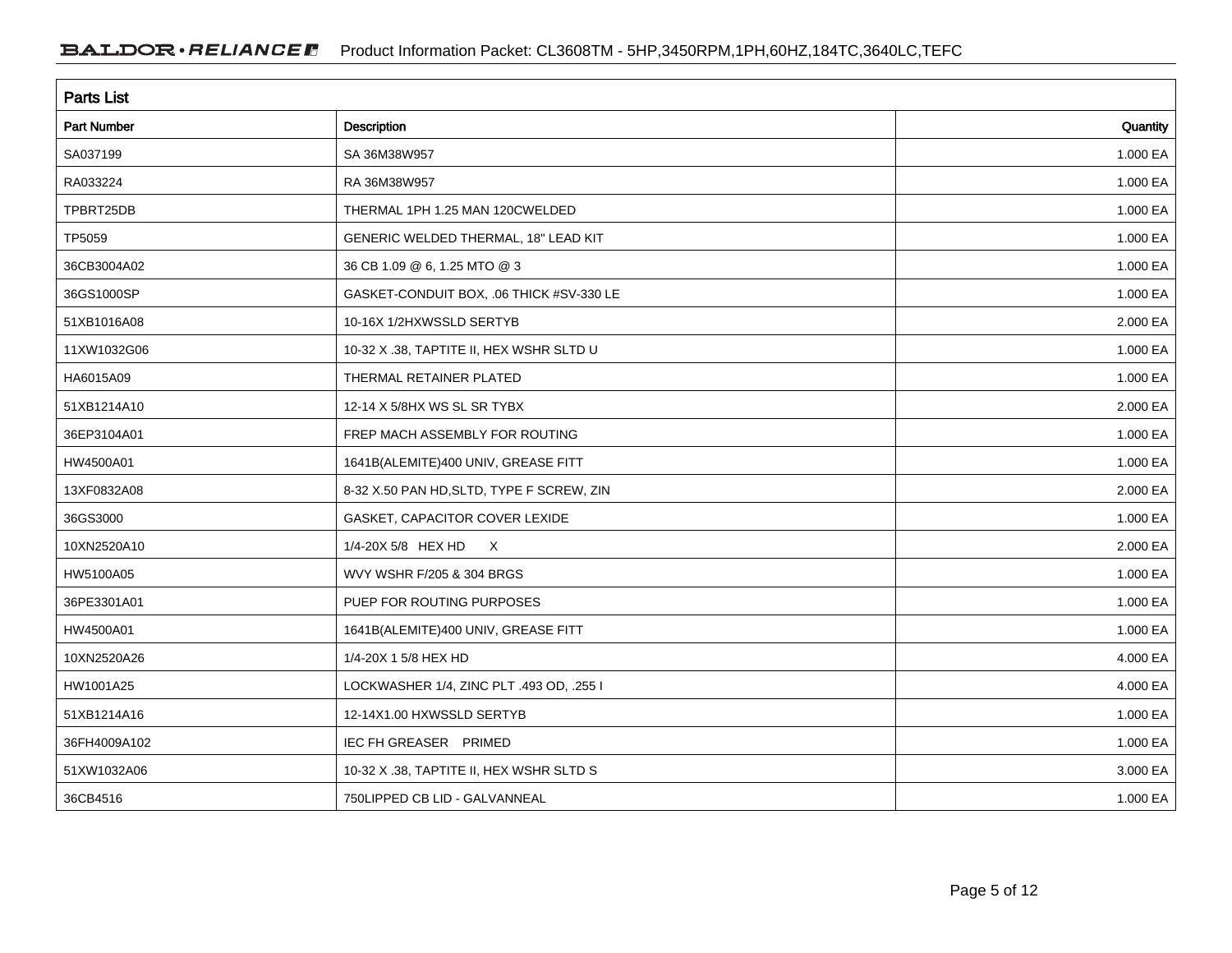| Parts List (continued) |                                          |          |  |  |  |
|------------------------|------------------------------------------|----------|--|--|--|
| <b>Part Number</b>     | Description                              | Quantity |  |  |  |
| 37GS1001               | GASKET, CONDUIT BOX LID, .06 THICK LEXID | 1.000 EA |  |  |  |
| 51XW0832A07            | 8-32 X .44, TAPTITE II, HEX WSHR SLTD SE | 4.000 EA |  |  |  |
| HW2501E16              | KEY, 1/4 SQ X 1.750                      | 1.000 EA |  |  |  |
| HA7000A02              | KEY RETAINER RING, 1 1/8 DIA, 1 3/8 DIA  | 1.000 EA |  |  |  |
| 85XU0407S04            | 4X1/4 U DRIVE PIN STAINLESS              | 2.000 EA |  |  |  |
| WD1000A15              | 3-520132-2 AMP FLAG (4M/RL NON-CANC/NON- | 2.000 EA |  |  |  |
| 36CB5005A11            | CAPACITOR BOX KIT, 36CB3800, EC1161C06   | 1.000 EA |  |  |  |
| MJ1000A02              | <b>GREASE, POLYREX EM EXXON</b>          | 0.050 LB |  |  |  |
| MG1000G27              | MED CHARCOAL METALLIC GREY 400-0096      | 0.022 GA |  |  |  |
| HA3101A28              | THRUBOLT 1/4-20 X 12.500 OHIO ROD        | 4.000 EA |  |  |  |
| 35FN3002A04SP          | EXFN, PLASTIC, 6.376 OD, .906 ID W/KEY   | 1.000 EA |  |  |  |
| SP5172A05              | 37 TYPE LC TORQ STAT SW LEAD ASSEMBLY    | 1.000 EA |  |  |  |
| LB1087                 | LABEL, MANUAL RESET (ROLL LABEL)         | 1.000 EA |  |  |  |
| <b>LB1119N</b>         | <b>WARNING LABEL</b>                     | 1.000 EA |  |  |  |
| LC0002                 | <b>CONNECTION LABEL</b>                  | 1.000 EA |  |  |  |
| <b>NP1257L</b>         | ALUM UL CSA CC THERMAL REV MTG           | 1.000 EA |  |  |  |
| 36PA1001               | PKG GRP, PRINT<br>PK1017A06              | 1.000 EA |  |  |  |
| MN416A01               | TAG-INSTAL-MAINT no wire (2100/bx) 4/22  | 1.000 EA |  |  |  |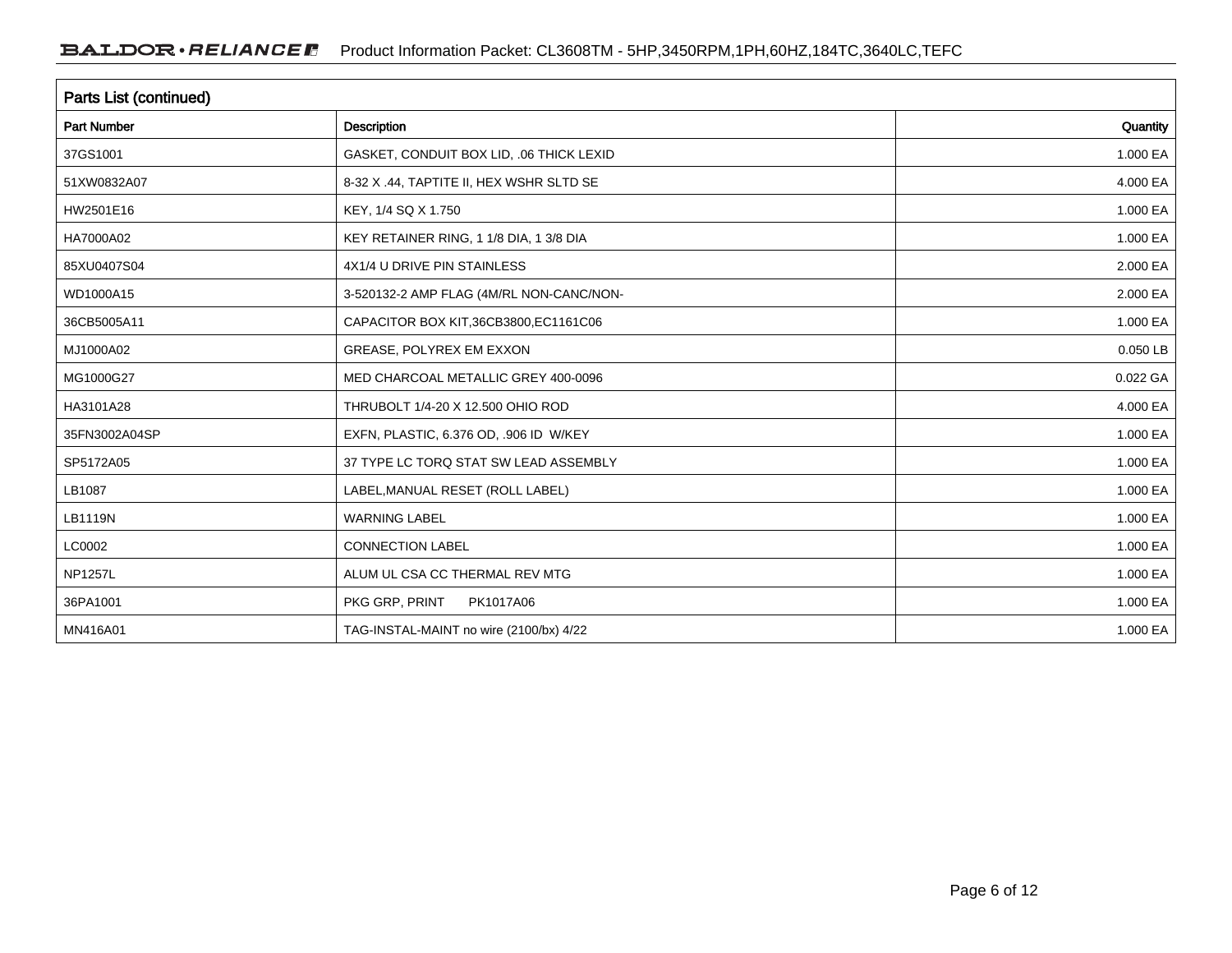#### **AC Induction Motor Performance Data**

Record # 93463Typical performance - not guaranteed values

| Winding: 36WGW957-R004   |                 | <b>Type: 3640LC</b> |                                              | <b>Enclosure: TEFC</b>                   |
|--------------------------|-----------------|---------------------|----------------------------------------------|------------------------------------------|
| <b>Nameplate Data</b>    |                 |                     | 208 V, 60 Hz:<br><b>Single Voltage Motor</b> |                                          |
| <b>Rated Output (HP)</b> |                 | 5                   | <b>Full Load Torque</b>                      | 7.58 LB-FT                               |
| <b>Volts</b>             |                 | 208-230             | <b>Start Configuration</b>                   | direct on line                           |
| <b>Full Load Amps</b>    |                 | 21.6-19.5           | <b>Breakdown Torque</b>                      | 20.9 LB-FT                               |
| <b>R.P.M.</b>            |                 | 3450                | <b>Pull-up Torque</b>                        | 9.8 LB-FT                                |
| Hz                       | 60 Phase        |                     | <b>Locked-rotor Torque</b>                   | 11.8 LB-FT                               |
| <b>NEMA Design Code</b>  | L KVA Code      | G                   | <b>Starting Current</b>                      | 114 A                                    |
| Service Factor (S.F.)    |                 |                     | <b>No-load Current</b>                       | 1.92A                                    |
| <b>NEMA Nom. Eff.</b>    | 83 Power Factor | 99                  | Line-line Res. @ 25°C                        | $0.39 \Omega A Ph$<br>$1.05 \Omega$ B Ph |
| <b>Rating - Duty</b>     |                 | 40C AMB-CONT        | Temp. Rise @ Rated Load                      | $72^{\circ}$ C                           |
|                          |                 |                     | <b>Locked-rotor Power Factor</b>             | 58.2                                     |
|                          |                 |                     | <b>Rotor inertia</b>                         | $0.18$ lb-ft <sup>2</sup>                |

#### **Load Characteristics 208 V, 60 Hz, 5 HP**

| % of Rated Load     | 25   | 50    | 75    | 100   | 125   | 150   |
|---------------------|------|-------|-------|-------|-------|-------|
| <b>Power Factor</b> | 99   | 99    | 99    | 99    | 98    | 98    |
| <b>Efficiency</b>   | 69.8 | 83.2  | 84.2  | 82.9  | 79.5  | 73.9  |
| <b>Speed</b>        | 3559 | 3526  | 3485  | 3438  | 3376  | 3295  |
| Line amperes        | 6.07 | 10.56 | 15.86 | 21.59 | 28.16 | 36.12 |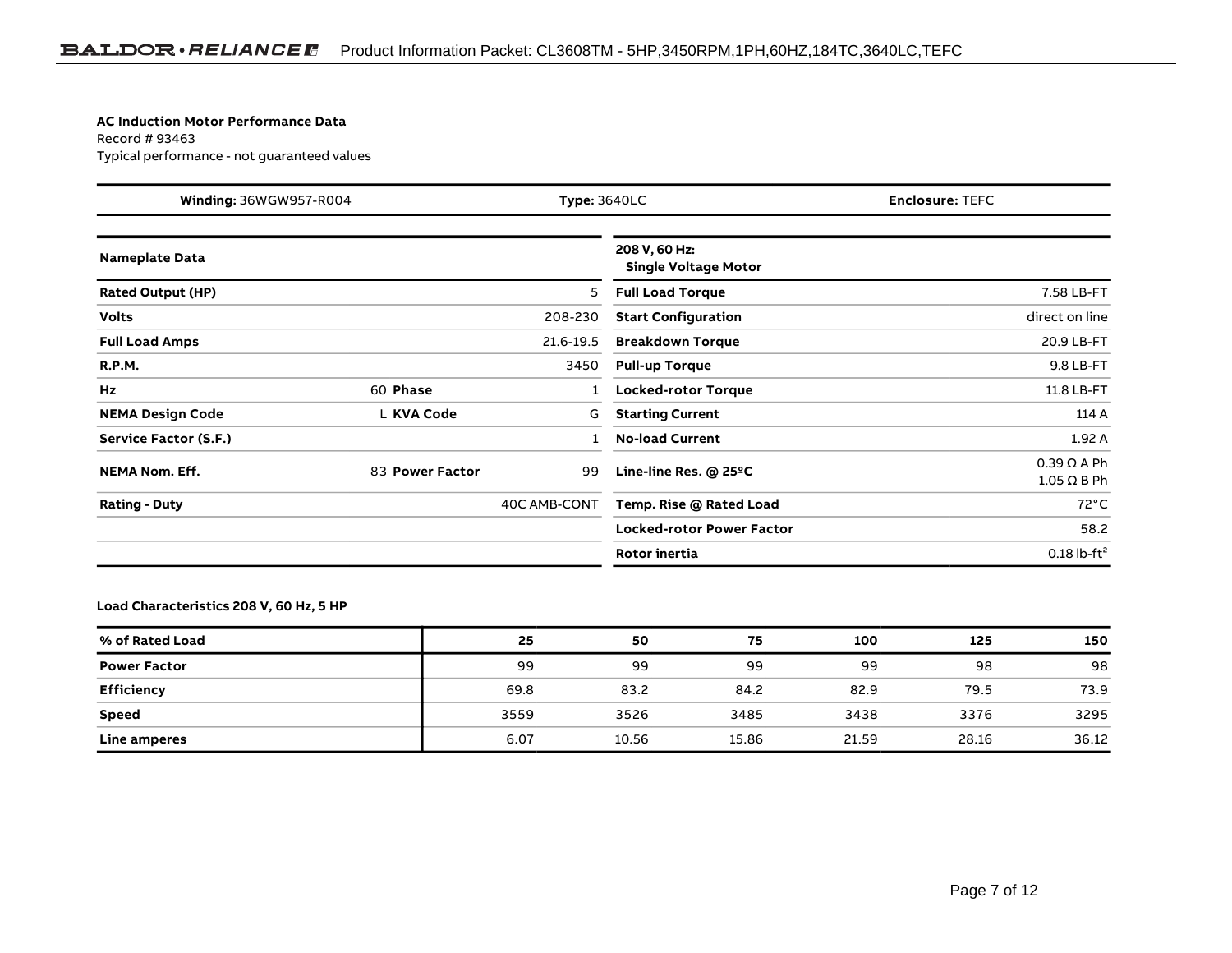

Performance Graph at 208V, 60Hz, 5.0HP Typical performance - Not guaranteed values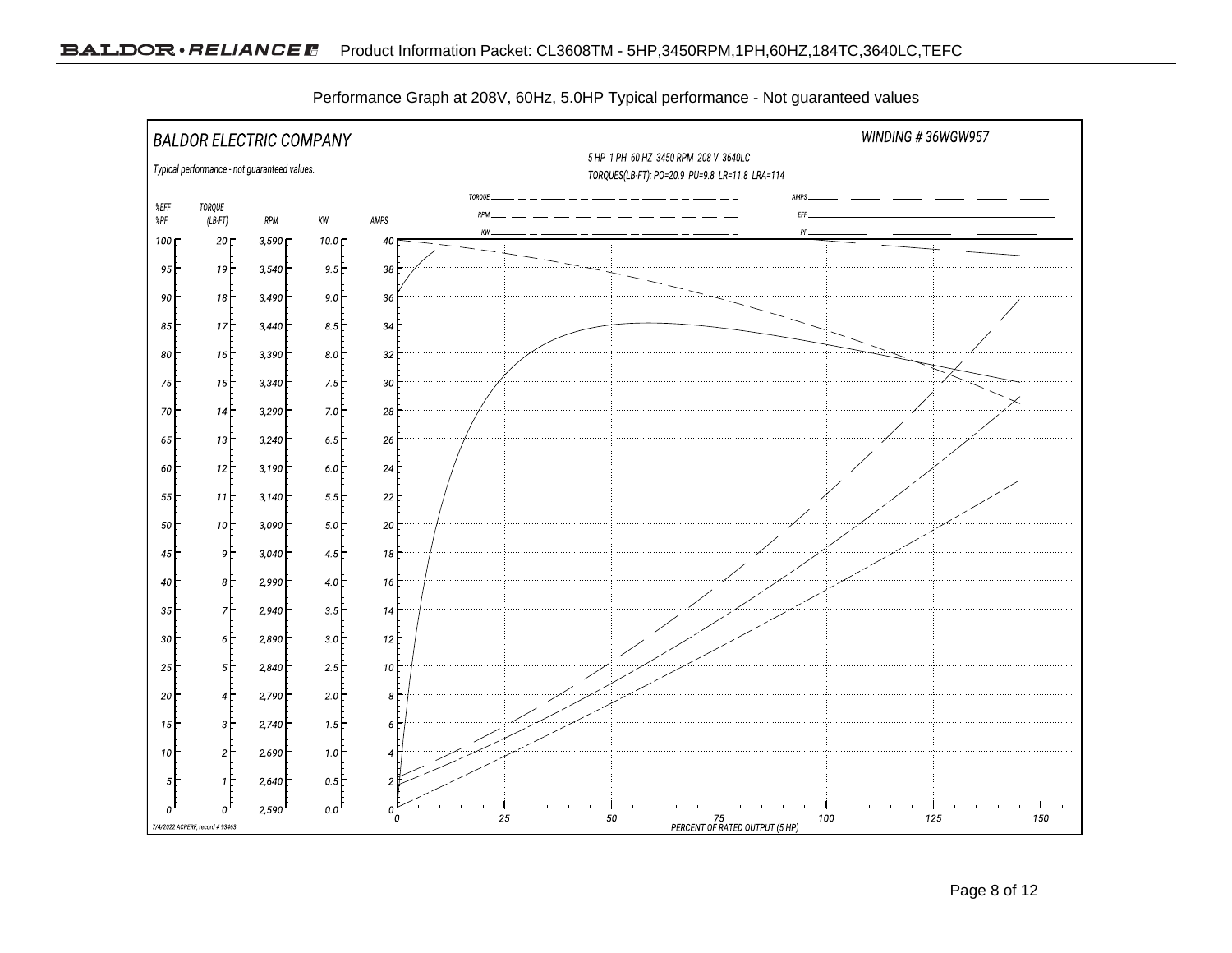#### **AC Induction Motor Performance Data**

Record # 93464Typical performance - not guaranteed values

| Winding: 36WGW957-R004<br><b>Type: 3640LC</b> |                 | <b>Enclosure: TEFC</b> |                                              |                                          |
|-----------------------------------------------|-----------------|------------------------|----------------------------------------------|------------------------------------------|
| <b>Nameplate Data</b>                         |                 |                        | 230 V, 60 Hz:<br><b>Single Voltage Motor</b> |                                          |
| <b>Rated Output (HP)</b>                      |                 | 5                      | <b>Full Load Torque</b>                      | 7.5 LB-FT                                |
| <b>Volts</b>                                  |                 | 208-230                | <b>Start Configuration</b>                   | direct on line                           |
| <b>Full Load Amps</b>                         |                 | 21.6-19.5              | <b>Breakdown Torque</b>                      | 26 LB-FT                                 |
| <b>R.P.M.</b>                                 |                 | 3450                   | <b>Pull-up Torque</b>                        | 12.5 LB-FT                               |
| Hz                                            | 60 Phase        |                        | <b>Locked-rotor Torque</b>                   | 15 LB-FT                                 |
| <b>NEMA Design Code</b>                       | L KVA Code      | G                      | <b>Starting Current</b>                      | 128 A                                    |
| Service Factor (S.F.)                         |                 |                        | <b>No-load Current</b>                       | 2.3A                                     |
| <b>NEMA Nom. Eff.</b>                         | 83 Power Factor | 99                     | Line-line Res. $@$ 25 <sup>o</sup> C         | $0.38 \Omega$ A Ph<br>$1.02 \Omega$ B Ph |
| <b>Rating - Duty</b>                          |                 | 40C AMB-CONT           | Temp. Rise @ Rated Load                      | $67^{\circ}$ C                           |

### **Load Characteristics 230 V, 60 Hz, 5 HP**

| % of Rated Load     | 25   | 50   | 75   | 100  | 125  | 150  |
|---------------------|------|------|------|------|------|------|
| <b>Power Factor</b> | 98   | 98   | 98   | 98   | 97   | 97   |
| Efficiency          | 66.4 | 81.5 | 83.9 | 83.9 | 82.1 | 79.2 |
| <b>Speed</b>        | 3565 | 3539 | 3507 | 3472 | 3430 | 3389 |
| Line amperes        | 6.5  | 10.4 | 14.9 | 19.6 | 24.7 | 29.9 |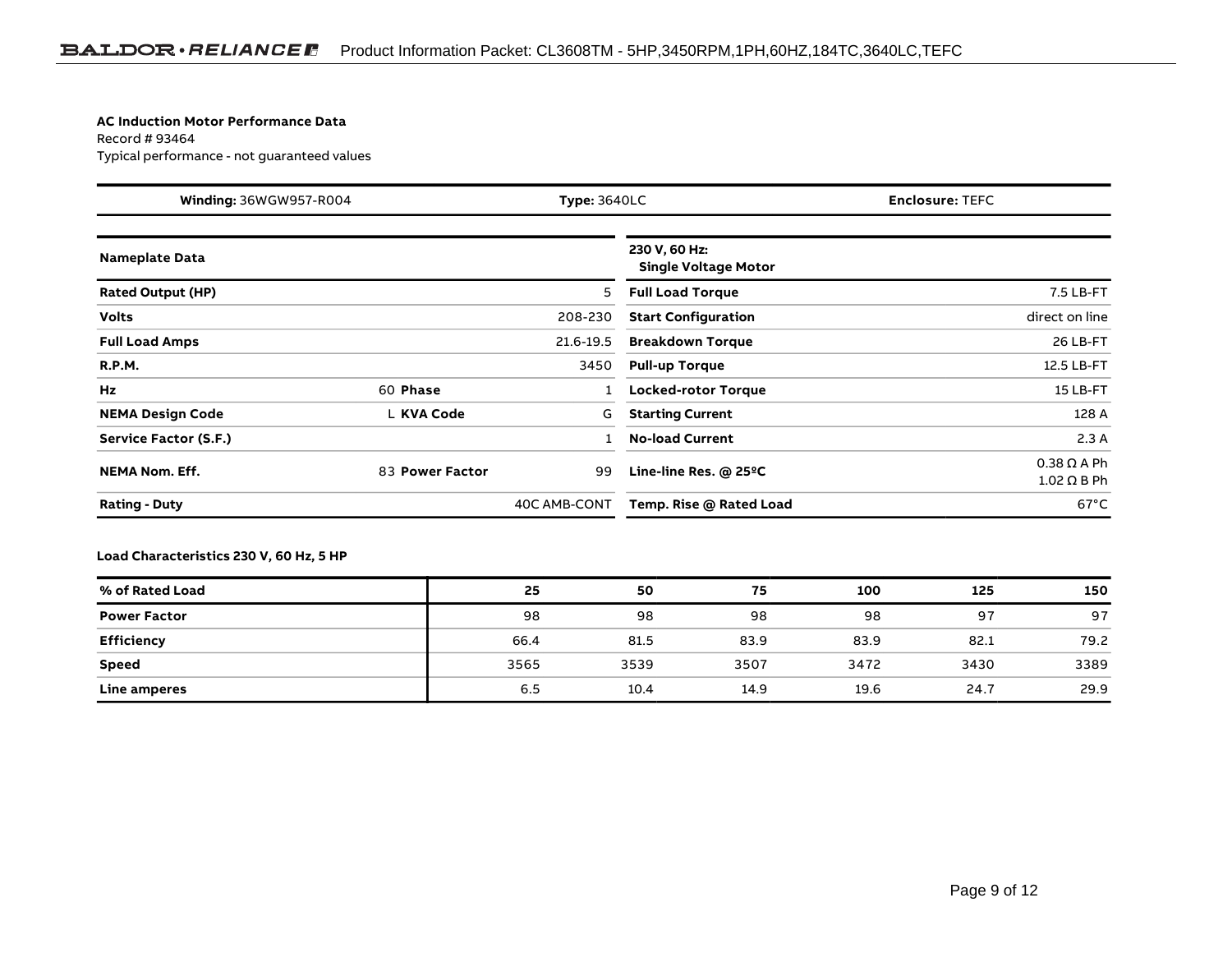

Performance Graph at 230V, 60Hz, 5.0HP Typical performance - Not guaranteed values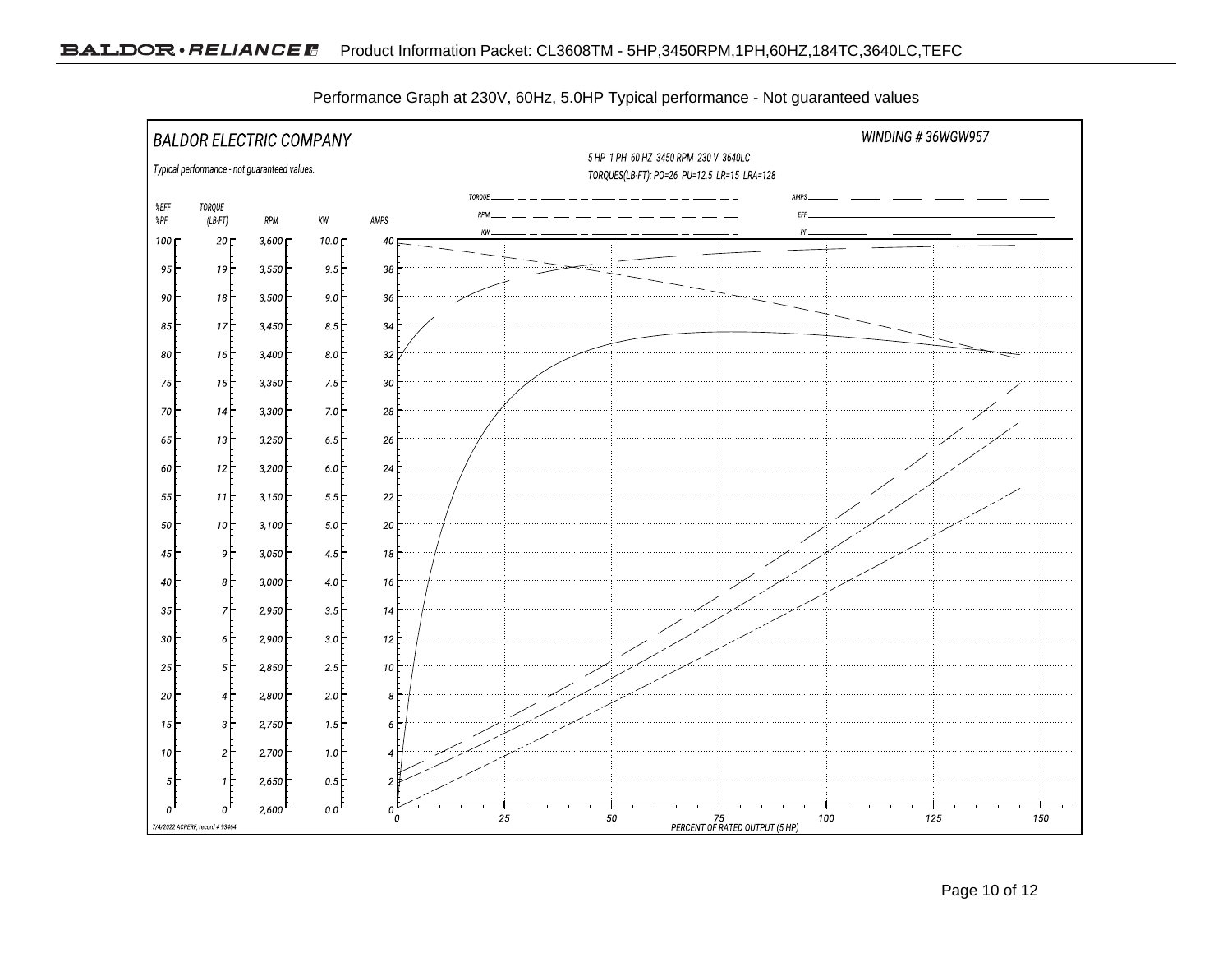

CUSTOMER IS RESPONSIBLE FOR DETERMINING THAT MOTOR PERFORMANCE IS SUITABLE IN THE APPLICATION.

TDR: 000000381957

REVISED: 09: 42: 50 12/02/2005

**BY: ENCHRCO** 

REV. DESC: 36EP3104A01 WAS 36EP3101A01, 36FH4009A102 WAS A03

FILE: \AAA\00014\376

VERSION: 01

 $MTL: -$ 

REV. LTR: J

36LYM038

BALDOR ELECTRIC Co.

STD HORZ 36LC 182-4TC TEFC 36LC W/1.25 MTO

36LYM038